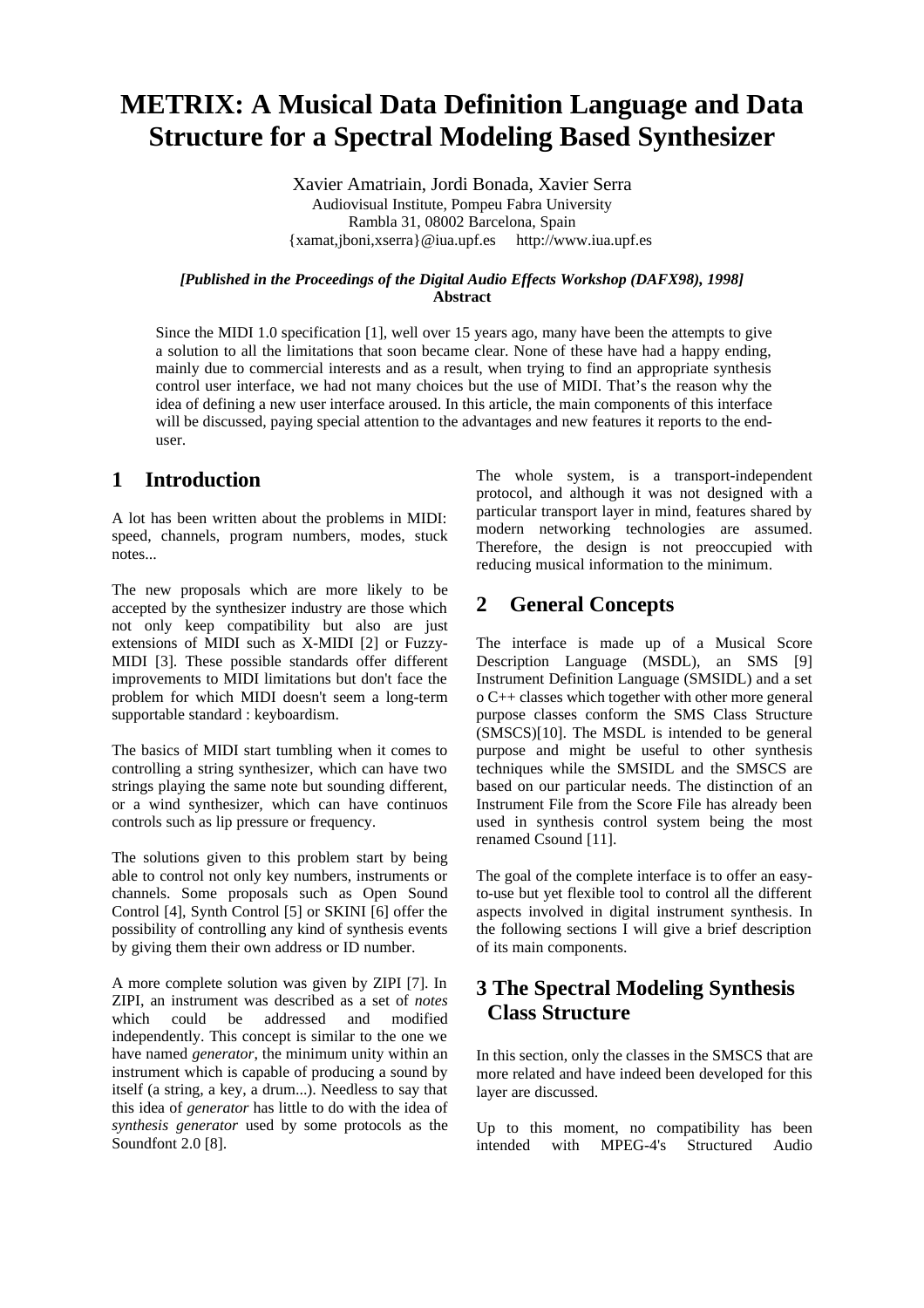Specifications (SAOL) [12] although the main guidelines have been observed.

### **2.1 The Synthesis Controller Class**

This is, in fact, the class responsible for controlling all the different aspects involved in the synthesizer. Its first commitment is to read the information contained in the Instrument File and in the header of the Score File initializing all instruments and global variables that will later be involved in the synthesis process.

Then, it starts and keeps control of the Synthesis Loop in which it receives new events from the Score File and controls the Generators active at that moment. The Synthesis Controller keeps trace of active Generators and Instruments.

global Synthesis Classes necessary and sufficient to fill a synthesis buffer by themselves.

Each Generator has also a pointer to the Instrument Class in order to obtain all the information loaded from the Instrument File and that affects that Generator.

Another important feature contained in each generator is a pointer to a Synthesis Parameters Class. This is a special class that keeps trace of all the different synthesis parameters (low and high-level) and their value at any time.

### **2.4 The Score File Class**

The Score File Class is the class responsible for reading the information stored in a standard text file



Figure 1. Class Structure.

### **2.2 The Instrument Class**

The Instrument Class contains all the information read from the Instrument File.

One of the main features in the Instrument Class is the Timbre Space. Although the name and concept has been taken from previous works [13] its purpose and implementation is completely different. The Timbre Space is an n-dimensional virtual space formed by the positioning of the different SMS Data Tracks in a specific location. The class knows how to obtain the appropriate Track Frames by interpolating the already loaded information. See section 4.2 for more information on the Timbre Space.

#### **2.3 The Generator Class**

As mentioned in section 1, a Generator is the minimum unity within an instrument capable of producing a sound by itself, and that is the reason why the Generator Class has pointers to all the SMS

according to the MSDL general rules. The class reads all the information contained in the Header as well as all the events when its member function Load is called.

When the Synthesis Controller Class initializes all instruments and generators, it asks for the information loaded from the Header of the score file. Then, in the synthesis loop it keeps asking for the events with a time tag included within the current synthesis period until the Score File Class recognizes the end of the file being read. It is clear that this kind of working is fully compatible with the real-time idea of reading events stored in a buffer since the last call from the Synthesis Controller.

#### **2.5 The Instrument File Class**

This class is responsible for reading all the information contained in a standard text file according to the SMSIDL. After reading, all the information is loaded in a special structure accessible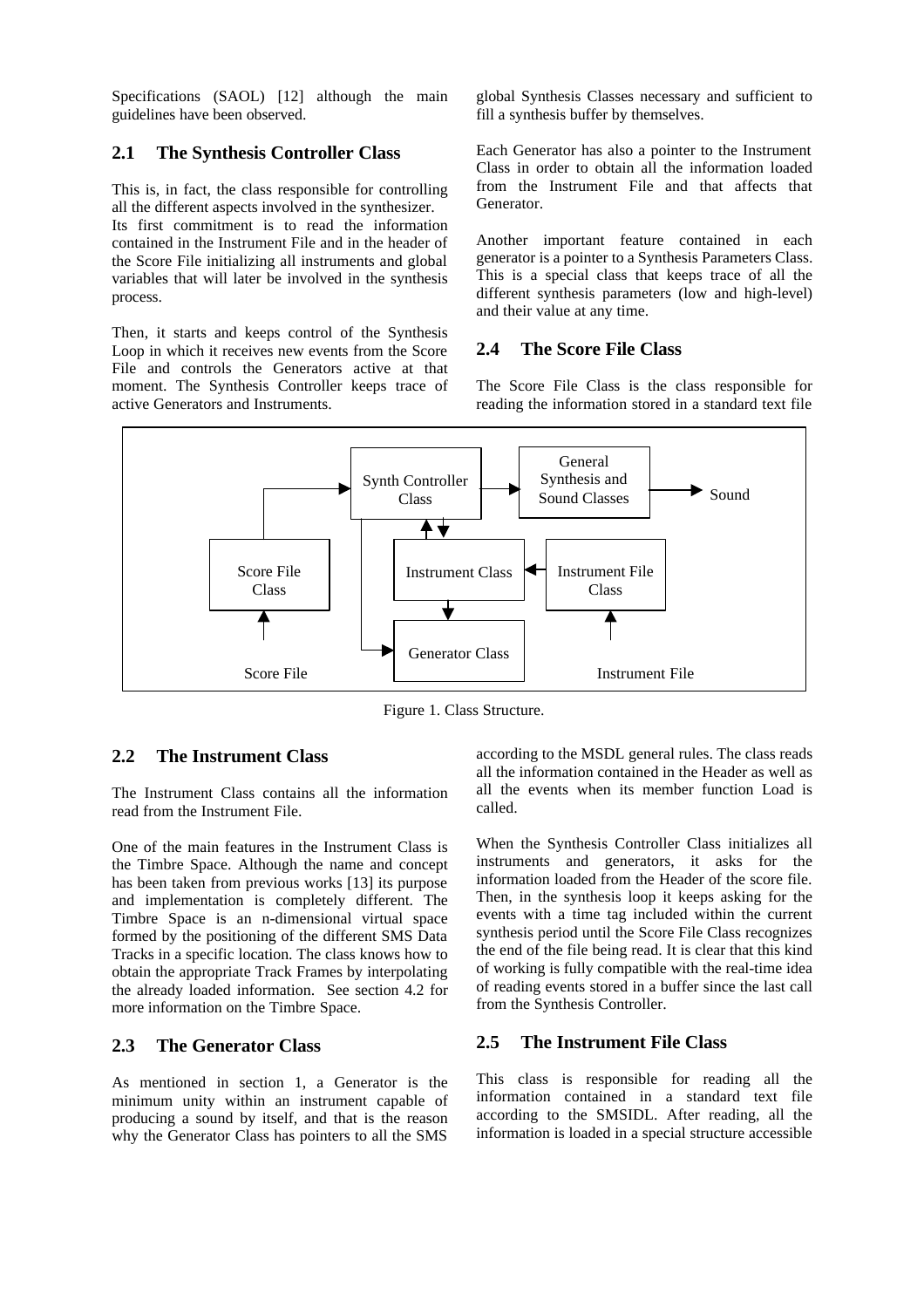from the Instrument when the Synthesis Controller asks for its initialization.

### **3 The Spectral Modeling Synthesis Instrument Definition Language**

No low-level bit structured messages are involved in defining an Instrument File with the SMSIDL. A set of reserved words are defined which combined, following an easy syntax, conform the messages in an Instrument Definition File. An SMSIDL File can be a standard ASCII text file and be modified with any word processor or either any kind of real-time stream.

The Instrument File is divided into four different parts that conform the complete definition of an SMS based Instrument, that is: definition of Instrument Generators, Instrument Timbre Space, Time and Parameter Envelopes and SMS and Control Parameters. All of them will be introduced in the following sections. A simple example is given in section 4.5.

It should be pointed that the order of these parts in the Instrument File is indeed critical and must follow the one here introduced. Otherwise, references to not previously introduced information, will not be solved.

### **2.6 Generators**

In this part of the Instrument File, a unique name and integer identification number must be given to each generator.

The identification number will be used in the other parts of the Instrument File in order to access the different generators. The name will be accessed later from the Score File.

### **2.7 Timbre Space**

The idea of a Timbre Space was already introduced in section 2. The definition of a Timbre Space with the SMSIDL consists in the definition of three different aspects.

First, the number of dimensions to be used. The instrument designer must decide what features of the instrument represent a substantial change in the sound that cannot be achieved using the different transformations available. These dimensions such as loudness, pitch, articulation, etc... must have the correspondent SMS data extracted from a previous analysis of those features in the instrument. A compromise between sound quality and amount of synthesizer memory used must be adopted.

Next, the kind of Interpolation to use between the Data stored. A set of standard interpolation types are available.

Finally, the positioning of each SMS data in a concrete location in the space.

The Instrument Class will be capable of solving intermediate positions by the interpolation of the SMS data loaded from the files.

*E.g. A good quality piano sound can be obtained by storing the SMS Data from just eight of the piano keys (A0 thru A7) and obtaining the rest by interpolation. Thus, only one dimension is used (pitch). Other features such as loudness can be obtained by applying different transformations on the data available.*[14]

### **2.8 Envelopes**

Two kind of envelopes are available: Time Envelopes and Parameter Envelopes. An envelope is defined by giving a name, an interpolation type and any number of envelope points from which the others will be computed.

A Time Envelope is a user defined function that returns a single value according to the relative time elapsed since the beginning of an event.

Unlike Time Envelopes, Parameter Envelopes return a complete envelope that will be applied to the parameter involved according to its definition.

### **2.9 Parameters**

In this part, SMS and Control Parameters are initialized. Other parameters, will not be accessible from the Score File.

To initialize an SMS Parameter, only its maximum, minimum, and default value are specified.

Besides that, when initializing a Control Parameter, the instrument designer must define the relationship between that parameter and the set of SMS Parameters or the Timbre Space location. A single Control Parameter can have any number of low-level references. Any kind of standard formulas or Envelopes previously defined in section 4.3 may be used in this field. An standard set of Control Parameters is available but the list is still not complete as it depends on each kind of instrument to define and the musicians gestures to describe.

### **2.10 Example**

In the following example, a simple SMS based piano synthesizer is implemented [14]. Only one dimension of the timbre space is used and the number of SMS and Control parameters used have been reduced to the minimum to keep the example simple. A more complete explanation is given at [10].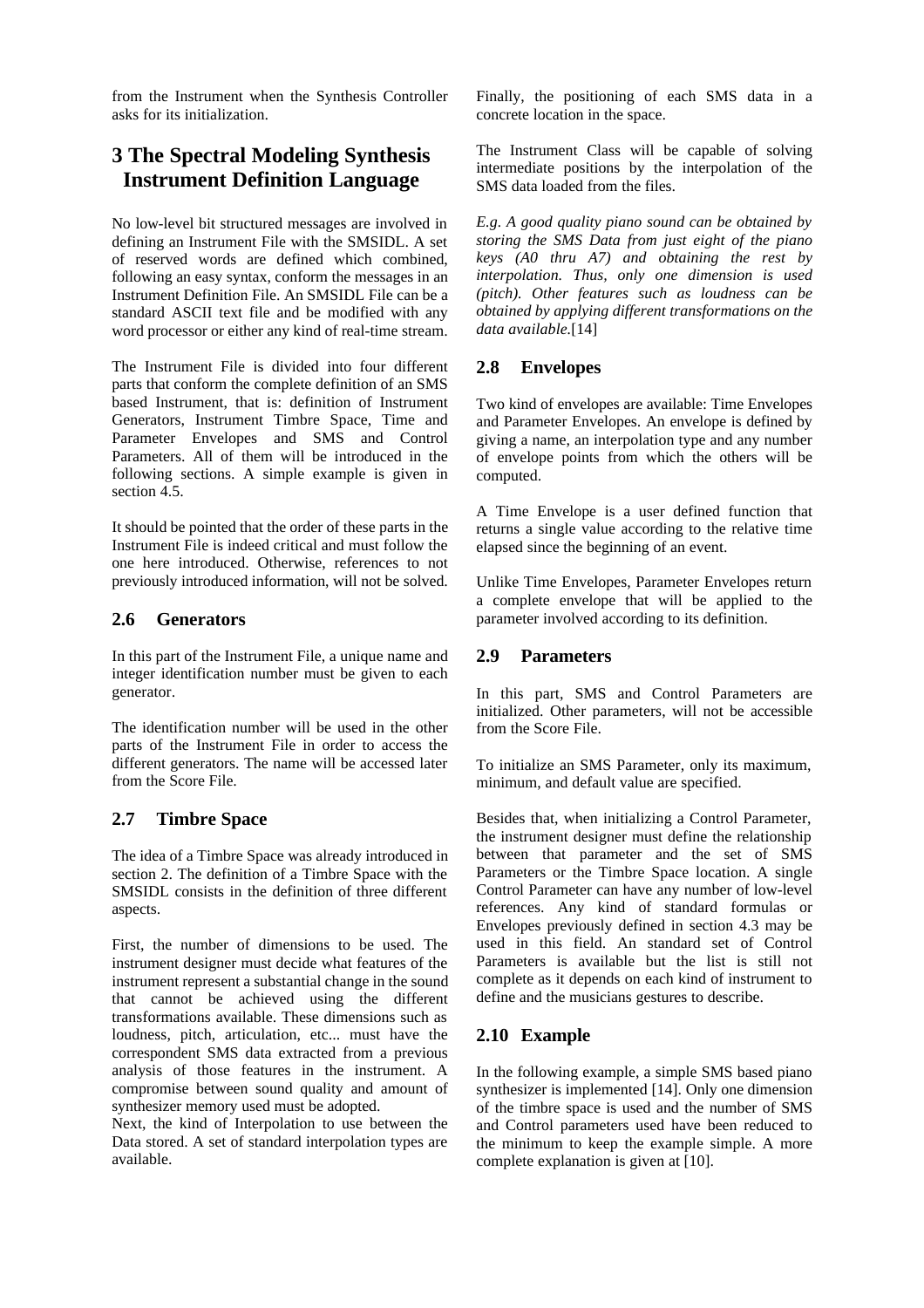The reserved characters '#' and '@' mean the value of the parameter and the number of the generator involved respectively.

```
Generators :{
    "Name[0-85],Key" }
SMSTimbreSpace :{
    "nCoord,1"
    "IntType,PianoPitch "
    "c:\Metrix\Piano\A0.sms,0 "
    "c:\Metrix\Piano\A1.sms,0.1412 "
    "c:\Metrix\Piano\A2.sms,0.2824 "
    "c:\Metrix\Piano\A3.sms,0.4235 "
    "c:\Metrix\Piano\A4.sms,0.5765 "
    "c:\Metrix\Piano\A5.sms,0.7176 "
    "c:\Metrix\Piano\A6.sms,0.8588 "
    "c:\Metrix\Piano\A7.sms,1 " }
ParamEnvelopes :{ 
 "PianoLPF,Linear, (0,1)(0.5,0.39*# +0.5)(1,0.00006*# ^2)" }
TimeEnvelopes :{ 
    "FadeOut,Linear,(0,1)(T,1)(T+0.3,0.1)(T+0.6,0)" }
SMSParams :{
    "Amp,0,0.2,0.1"
    "AmpSine,0,1,1"
    "AmpSpec,0,1,1" }
ControlParams :{
    "KeyVelocity,0,127,64,
    [Amp,#/127*0.2*TimeEnvelope(FadeOut)]
    [AmpSine,ParamEnvelope(PianoProva)] 
    [AmpSpec,0.0000506*#^2+0.00145*#]"
    "KeyNumber[@],@,@,@,[TimbreSpace,(@/85)]"
    "Pitch[@],28.8316*1.0595^@,27.16*1.0595^@,28*1.0595^@ 
    , [TimbreSpace,(@/85)]" }
end
```
## **3 The Musical Score Description Language**

The MSDL is a text-based synthesis control language which takes part of its features from previously released languages as the NEXT ScoreFile Language [15] or SKINI [5]. No low-level packed messages are involved in defining a Score with the MSDL. With a quick look at an MSDL Score File any musician can get a grasp of what is going on. A simple example is given in section 5.3.

As the Instrument Definition File, a Score can be a standard ASCII text file and be modified with any word processor or either any kind of real-time stream.

Although no exact match with the SMSIDL syntax is meant, similarity and compatibility is intended.

The Score is made up of two different parts, which will be discussed in the following sections: the Header and the Body.

#### **2.11 The Score Header**

The Score Header is where all the global variables relative to the score information or to the output sound are defined. Concepts such as Tempo, Beat, Output Sound File or Sample Rate must be included in this part or either will be assumed as default.

Another feature included in the Header is the definition of all the instruments to be used in the score. A reference to the Instrument File location must therefore be included.

And last but not least, all kind of user variables can be initialized in this part of the Score. The user can define an unlimited set of variables in order to access the instruments, generators or even groups of instruments. Note that if more than one instrument of the same kind is to be used, its Definition File will only be loaded once and can then be referenced by the use of user defined variables such as *piano1, piano2...*

### **2.12 The Score Body**

The Body is the part of the Score where the actual musical information to control a digital instrument is included. It is made up of a list of events; sorted by the time they take place in order to keep real-time compatibility.

An event is a group of words that define a message sent to the synthesizer controller. The standard event statement is made up of four statements sorted this way: *T V P:PV,* where *T* is *Time Statement, V is Variable Statement, P* is *Parameter Statement,* and *PV* is *Parameter Value Statement.*

These, together, conform a message that means: Modify Parameter (P) referring to variable (V) according to its new value (PV) at the moment specified (T).

The Time Statement includes features such as the possibility to use standard time, SMPTE timecode or musical Beat notation.

Variable statements can refer to user defined variables or directly to instruments initialized thus affecting all variables.

There are two levels of indirection, which the user can access from the Score in order to control an SMS based instrument. These two levels correspond to the two kind of parameters that can be used in the Parameter Statement: the low-level SMS Parameters, or the high-level Control Parameters. The SMS Parameters control instrument features such as the amplitude of the partials and transformations such as pitch shifting or morphing. There is a complete list of parameters at [10].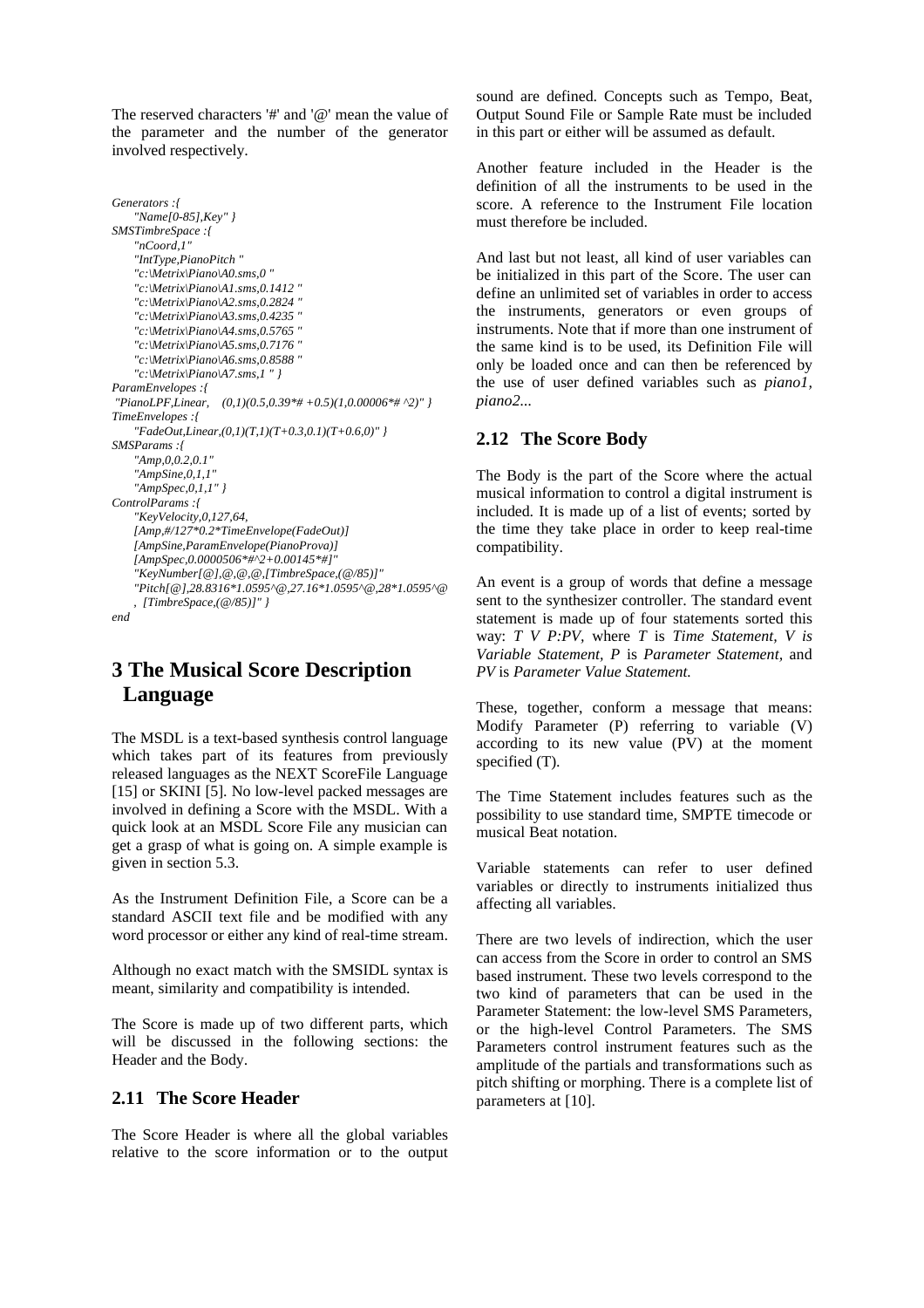#### *Electronic Musician*, April 1995.

- [4] M. Wright and A. Freed. "Open SoundControl: A New Protocol for Communicating with Sound Synthesizers". *Proc. ICMC, 1997.*
- [5] M. Wright and A. Freed. *The Synth Control network protocol version 1.0*, 1996. http://cnmat.cnmat.Berkeley.edu/Adrian/ SynthControl.html.
- [6] P. Cook. *Synthesis toolKit Instrument Network Interface (SKINI) 0.9 Implementation notes*. Princeton University, 1996. http://www.cs.princeton.edu/~prc /SKINI.txt.html
- [7] K. Mc Millen. "ZIPI: Origins and Motivations". *Computer Music Journal* 18(4), pp 48-96, 1994.
- [8] E-mu System Inc. *Soundfontâ Technical Specification, Version 2.00a*, 1995.
- [9] X. Serra and J. Smith. "Spectral Modeling Synthesis: A Sound Analysis/Synthesis System based on a Deterministic plus Stochastic Decomposition". *Computer Music Journal*. 14(4). pp12-24, 1990.
- [10] Music Technology Group. *SMS Homepage*. http://www.iua.upf.es/~sms
- [11] B. L. Vercoe. *The CSound Manual Version 3.48. A Manual for the Audio Processing System and supporting program with Tutorials*. MIT Media Laboratory. Edited by Jean Piché, University of Montreal, 1992. ftp://ftp.musique.umontreal.ca/pub
- [12] Synthetic/Natural Hybrid Coding (SNHC) section of the MPEG-4. *Final Committee Draft Version 1.8. Document num.FCD ISO/IEC 14496-3 Subpart 5*. MIT Media Laboratory, 1997. http://sound.media.mit. edu/mpeg4
- [13] D. L. Wessel. "Timbre Space as a Musical Control Structure". *Computer Music Journal*, 2(3), 1979.